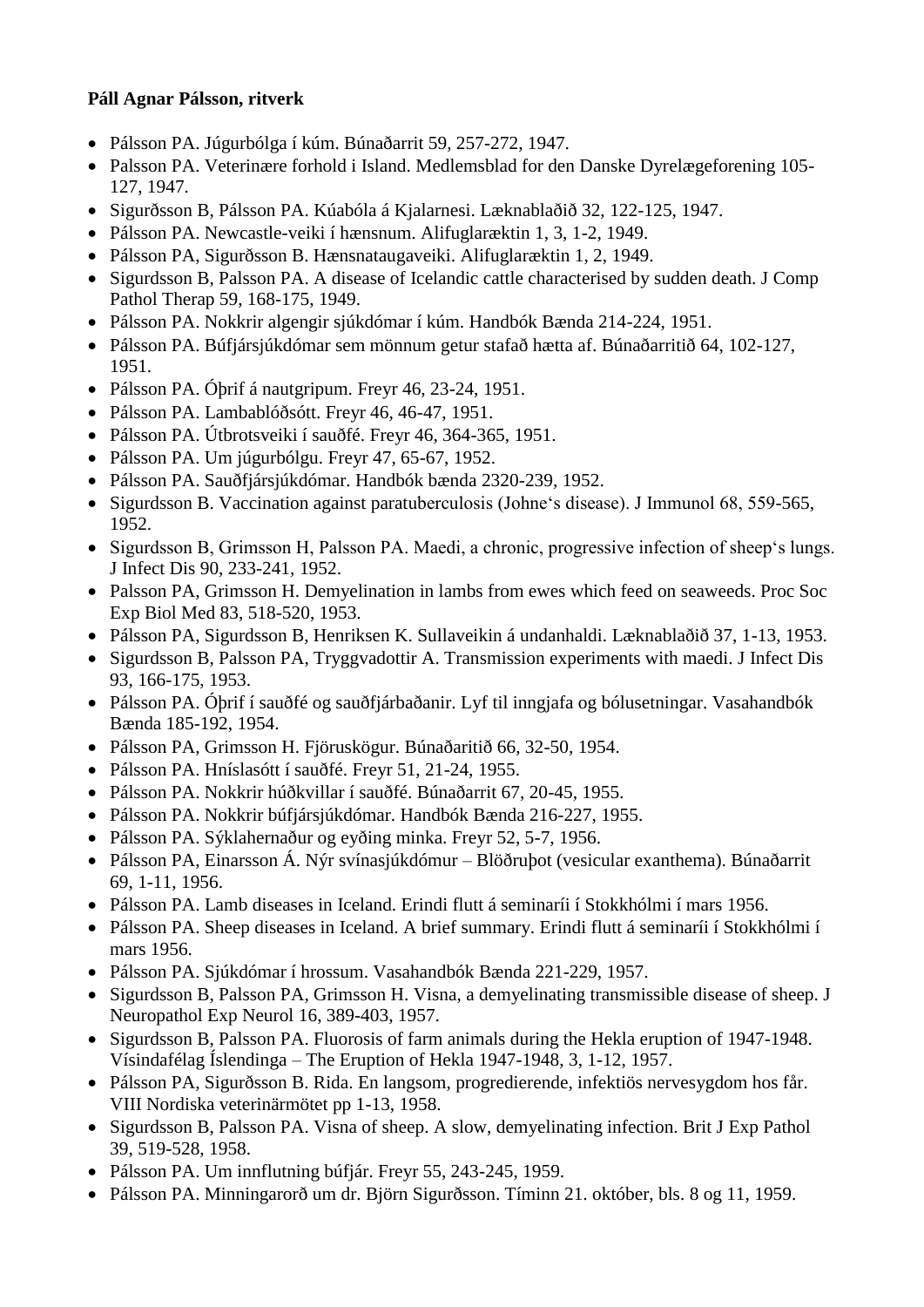- Pálsson PA. Um helti. Hesturinn Okkar 1, 23-24, 46-47, 80-81, 1960.
- Sigurdsson B, Thormar H, Palsson PA. Cultivation of visna virus in tissue culture. Archiv Für Die Gesamte Virusforschung 10, 368-381, 1960.
- Karcher D, Palsson PA, Mortelmans J, van Sande M, Lowenthal A. L'electrophorése du sérum e du liquide céphalorachidien dans le swayback. Protides of the Biological Fluids F5, 357-358, 1961.
- Pálsson PA. Um sinabólgur. Hesturinn Okkar 2, 47-48, 1961.
- Pálsson PA. Um innflutning búfjár. Fjölritað útvarpserindi, 1961.
- Spais A, Palson PA, van Bogaert L. Pathology of enzootic ataxia of lambs. Acta Neuropathol 1, 56-72, 1961.
- Palsson PA. Paratuberculosis in Icelandic Sheep and its control by vaccination. Bull Off Int Epiz 58, 65-79, 1962.
- Palsson PA. Relation of silage feeding to Listeric infection in sheep. 2nd Symp List Inf Montana 73-84, 1962.
- Pálsson PA. Fúkalyf í mjólk. Freyr 58, 77-79, 1962.
- Pálsson PA. Norður Arnarfellsveg, Fjöll og Austurdal (stutt leiðarlýsing). Hesturinn Okkar 3, 30- 36, 1962.
- Pálsson PA. Sigurður E. Hlíðar, minningarorð, Tíminn 27. desember 1962.
- Sigurdsson B. Atypically slow infectious diseases. Extr Liv Jub Ludo Bogaert 738-753, 1962.
- Sigurdsson B, Palsson PA, van Bogaert L. Pathology of visna Transmissible demyelinatin disease in sheep in Iceland. Acta Neuropathol 1, 343-362, 1962.
- Palsson PA. Relation of silage feeding to Listeric infection in sheep. 2nd Symposium on Listeric Infection, Ed. Gray ML, 32 pp., 1963.
- Pálsson PA. Minnisvarði á Keldum. Freyr 59, 221-224, 1963.
- Pálsson PA. Tannlos í sauðfé. Freyr 59, 333-336, 1963.
- Pálsson PA. Gamlir ferjustaðir og vöð. Hesturinn Okkar 4, 6-8, 1963.
- Pálsson PA. Um maurakláða á sauðfé. Freyr 60, 310-318, 1964.
- Gudnadottir M, Palsson PA. Succesful transmission of visna by intrapulmonary inoculation. Journal of Infectious Diseases 115, 217-225, 1965.
- Gudnadottir M, Palsson PA. Host-virus interaction in visna infected sheep. The Journal of Immunology 95, 1116-1120, 1965.
- Hasselholt M, Moustgaard J, Palsson PA. Blodtyper hos den Islandske hest. Den Kongelige Veterinær- og Landbohøjskole. Aarsberetning, pp 147-165, 1965.
- Pálsson PA. Um útflutning hrossa og smitsjúkdóma. Hesturinn Okkar 6, 37-38, 1965.
- Pálsson PA. Ormar og ormalyf. Handbók Bænda 285-288, 1965.
- Gudnadottir M, Palsson PA. Host-virus interaction in visna infected sheep. J Immunol 95, 1116- 1120, 1966.
- Pálsson PA. Um útflutning hrossa og smitsjúkdóma. Freyr 62, 86-88, 1966.
- Pálsson P. Hundafár. Freyr 62, 513-518, 1966.
- Pálsson PA. Nokkrir lambasjúkdómar. Handbók bænda 17, 307-314, 1966.
- Palsson PA, Pattison IH, Field EJ. Transmission experiments with multiple sclerosis. Slow, Latent, and Temperate Virus Infections NINDB 2, 49-54, 1966.
- Palsson PA. Maedi, a chronic, progressive viral infection of sheep. FAO/OIE Intern Conf Sheep Dis (fjölr). Rome 1966.
- Gudnadottir M, Palsson PA. Transmission of maedi by inoculation of a virus grown in tissue culture from maedi-affected lungs. J Infect Dis 117, 1-6, 1967.
- Pálsson PA. Hringskyrfi smitandi húðsjúkdómur í búfé. Freyr 63, 187-190, 1967.
- Pálsson PA. Ritd. Halldor Thormar. A study of visna and maedi viruses and their relationship to other viruses of animals. Kb. 1966. Læknablaðið 53, 52-53, 1967.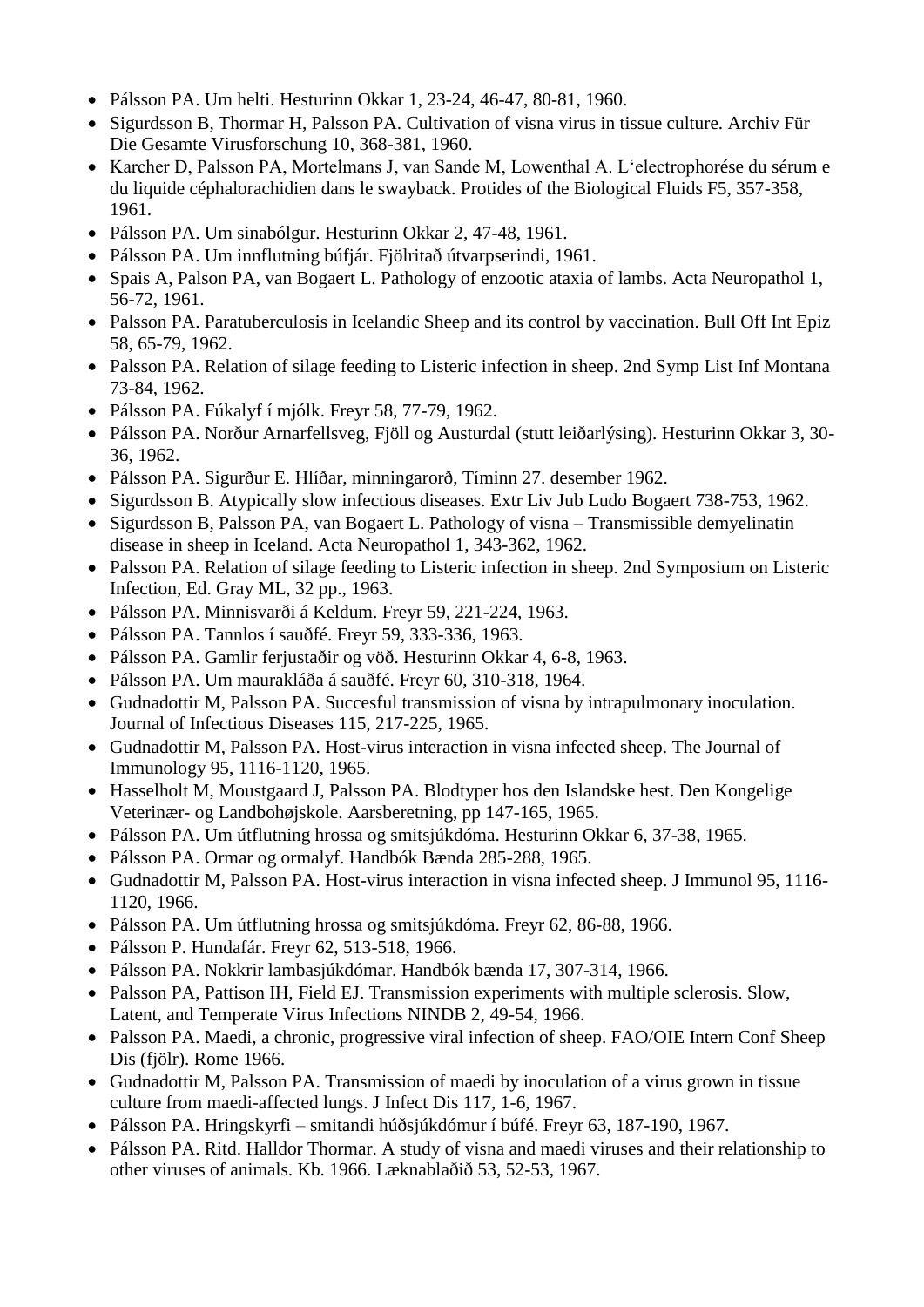- Gudnadottir M, Gislason G, Palsson PA. Studies on natural cases of maedi in search for diagnostic laboratory methods. Res Vet Sci 9, 65-67, 1968.
- Pálsson PA. Um meðferð á sláturfé. Kaupfélagsritið 18, 31-33, 1968.
- Palsson PA. Visna, a slow viral infection of sheep. 1st Intl Congr Virol, Helsinki pp 1-8, 14-20 July 1968.
- Pálsson PA. Gin- og klaufaveiki. Handbók Bænda 354-362, 1968.
- Pálsson PA. Búfjársjúkdómar. Bættir eru bænda hættir. Rv. 117-122, 1968.
- Pálsson PA. Færilús og fjárkláði. Freyr 65, 115-118, 1969.
- Pálsson PA. Um sláturhús og útflutning sláturafurða. Árbók Landbúnaðarins 81-91, 1969.
- Pálsson PA. Guðmundur Gíslason læknir Minningarorð Morgunblaðið, 2. mars. 1969.
- Thormar H, Palsson PA. Visna and maedi. Two slow infections of sheep and their etiological agents. Persp Virol 5, 291-308, 1969.
- Pálsson PA. Hvanneyrarveikin. Freyr 66, 116-120, 1970.
- Pálsson PA. Bólusetning og bóluefni. Handbók Bænda 21, 319-327, 1970.
- Pálsson PA. Kvillar og meiðsli í hófum. Theodór Arnbjörnsson: Járningar, 2. útg. endurbætt, Rv. 70-103, 1970.
- Palsson PA. Langsomt forløbende virussjukdomme. The 16th Scandinavian Congress of Pathology and Microbiology. Rv. Fjölrit 1970.
- Palsson PA, Bjarnason O, Kolbeinsson A, Hallgrimsson J. Ritstj. The 16th Scandinavian Congress of Pathology and Microbiology. Summaries of communication. Reykjavik, June 25th-28th, Acta Pathol Microbiol Scand Suppl 215, XIL, 51s, 1970.
- Bjornsson A, Hallgrimsson J, Georgsson G, Palsson PA. Paratuberculosis of the hand. Scand J Plast Reconstr Surg 5, 156-160, 1971.
- Georgsson G, Palsson PA. The histopathology of maedi. A slow viral pneumonia of sheep. Vet Path 8, 63-80, 1971.
- Pálsson PA. Heklugos og búfjársjúkdómar. Freyr 67, 416-420, 1971.
- Pálsson PA. Sullaveiki og bandormar. Handbók bænda 289-294, 1971.
- Pálsson PA. Some diseases of lambs an young sheep in Iceland. Symposium on the management of sheep at lambing time in cold and wet climate, Iceland, May 20 – 23rd, 1971, pp 1-10.
- Pálsson PA, Vigfússon H, Henriksen K. Heldur sullaveikin velli? Læknablaðið 57, 39-51, 1971.
- Palsson PA. Maedi-visna. J Clin Pathol 25, 115-120, 1972.
- Pálsson PA. Hættur á innflutningi búfjársjúkdóma. Freyr 69, 32-38, 1973.
- Pálsson PA. Svínasjúkdómar. Handbók Bænda 370-389, 1973.
- Georgsson G, Pálsson PA. En enzootisk tandlidelse hos får med tab av fortænder.( An enzootic dental disease of sheep with loss of incisors). 12th Nordic veterinary congress, Reykjavík. Proceedings (abstract) R22, 258, 1974.
- Pálsson PA. Ormaveiki í hrossum. Handbók bænda 24, 331-348, 1974.
- Panitch HS, Petursson G, Georgsson G, Palsson PA, Nathanson N. Visna and EAE: Comparative Pathology and Pathogenesis. J Neuropath Exp Neurol 33, 81, 1974.
- Macintyre EH, Palsson PA, Petursson G. Encephalitogenic capability in sheep of humanpassaged visna virus. Neuropathol Appl Neurobiol 1, 398, 1975.
- Palsson PA. Slow viral infections. Nordiska Forskarkurser, Laboratory Animals in Biomedical Research, Uppsala 1975.
- Panitch HS, Petursson G, Palsson PA, Georgsson G, Nathanson N. Visna and EAE: Pathogenesis and effects of immunosuppression. Fed Proc 34, 947, 1975.
- Panitch HS, Georgsson G, Palsson PA, Petursson G, Nathanson N. Visna and EAE: Comparative pathology and pathogenesis. J Neuropathol Exp Neurol 34, 81, 1975.
- Petursson G. Comment 1, Chapter 3. In: Slow Virus Infections of the Central Nervous System, Eds. Volker der Meulen, Michael Kutz. Springer-Verlag, New York, Heidelberg, Berlin, 71-72, 1975.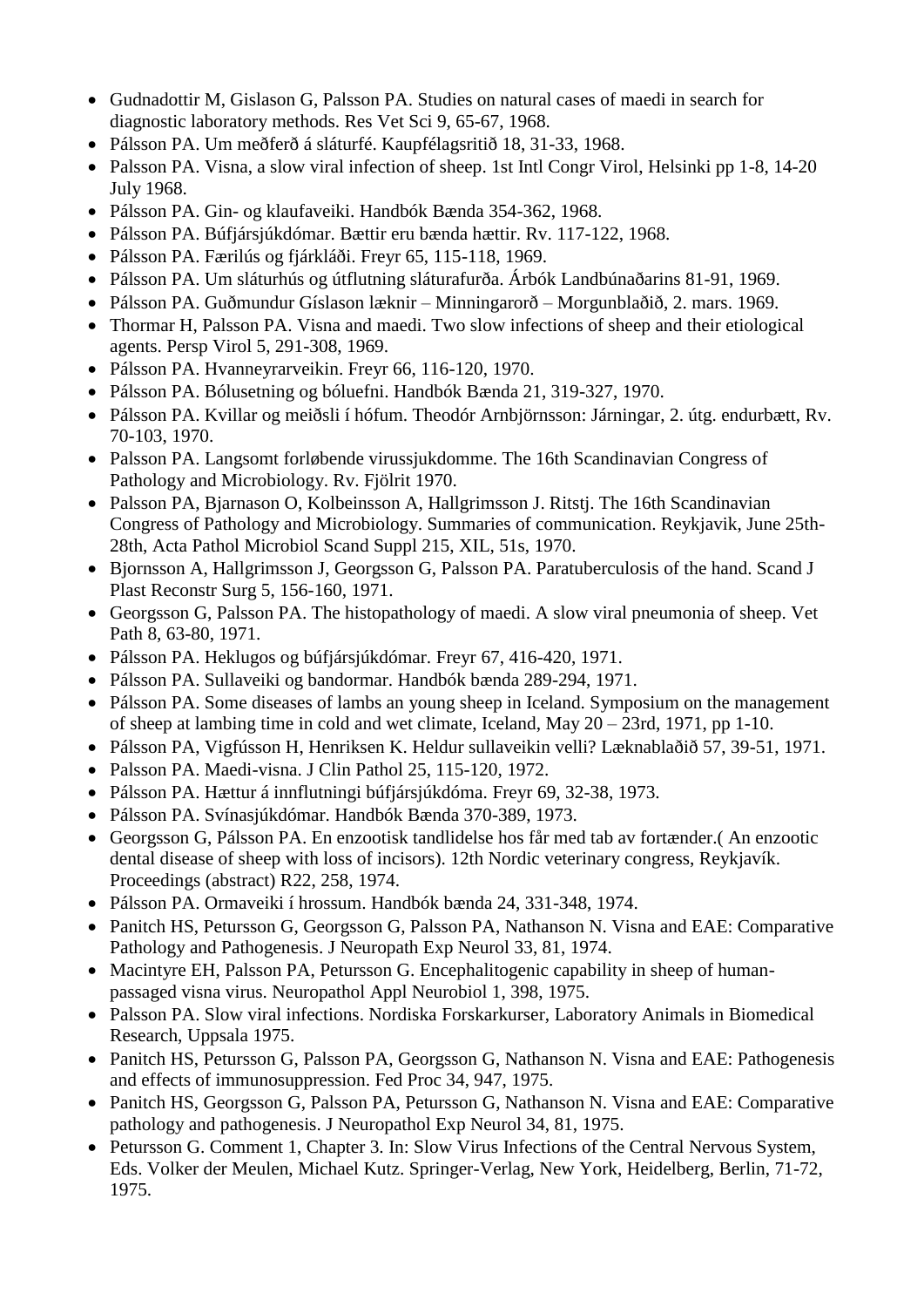- Petursson G, Nathanson N, Palsson PA, Panitch HS, Georgsson G. Pathogenesis of visna. Int Virol 3, 264, 1975.
- Friis NF, Palsson PA, Petursson G. Mycoplasma ovipneumoniae demonstrated in Icelandic sheep. Acta Vet Scand 17, 255-257, 1976.
- Georgsson G, Nathanson N, Pálsson PA, Pétursson G. The pathology of visna and maedi in sheep. In: Slow virus diseases of animals and man. Ed. R. H. Kimberlin.N. Holland Publ. Co., N .Y. Amsterdam, pp. 61-96, 1976.
- Nathanson N, Panitch H, Palsson PA, Petursson G, Georgsson G. Pathogenesis of visna. II. Effect of immunosuppression upon early central system lesions. Lab Invest 35, 444-451, 1976.
- Nathanson N, Georgsson G, Panitch HS, Palsson PA, Petursson G. Pathogenesis of visna. I. Sequential, virological, immunological and pathological observations. J Neuropathol Exp Neurol 35, 337, 1976.
- Palsson PA. Maedi and visna in sheep. In: Slow virus diseases of animals and man. Ed. Kimberlin RH, 17-43, 1976.
- Palsson PA. Echinococcosis and its elimination in Iceland. Hist Med Vet 1, 4-10, 1976.
- Pálsson PA. Nokkrir lambasjúkdómar. Handbók bænda 190-195, 1976.
- Pálsson PA. Vansköpun og meðfæddir gallar lamba. Handbók bænda 196-198, 1976.
- Panitch HS, Pétursson G, Georgsson G, Pálsson PA, Nathanson N. Pathogenesis of visna. III. Immune response to central nervous system antigens in experimental allergic encephalitis and visna. Lab Invest 35, 452-460, 1976.
- Panitch HS, Petursson G, Georgsson G, Palsson PA, Nathanson N. Pathogenesis of visna. III. Effects of immunosuppression upon early central nervous system lesions. J Neuropathol Exp Neurol 35, 337, 1976.
- Pétursson P, Nathanson N, Georgsson G, Panitch HS, Pálsson PA Pathogenesis of visna. I. Sequential virological, serological and pathological studies. Lab Invest 35, 402-412, 1976.
- Georgsson G, Pálsson PA, Panitch HS, Nathanson N, Pétursson G. The ultrastructure of early visna lesions. Acta Neuropath. (Berl.) 37, 127-135, 1977.
- Pálsson PA. Ágallar á kálbeit sláturlamba. Handbók Bænda 171-172, 1977.
- Pálsson PA. Leiðbeiningar um bólusetningu og inngjöf ormalyfja. Handbók Bænda 165-179, 1977.
- Pálsson PA, Georgsson G, Pétursson G, Nathanson N. Experimental visna in Icelandic lambs. Acta Vet Scand 18, 122-128, 1977.
- Petursson G, Georgsson G, Palsson PA, Panitch H, Nathanson N. Pathogenesis of visna: Role of the immune response in lesions production and virus persistence. Abstracts of the Annual Meeting, American Society for Microbiolgy, p. 224, 1977.
- Georgsson G, Péturssson G, Miller A, Nathanson N, Pálsson PA. Experimental visna in foetal Icelandic sheep. J Comp Path 88, 597-605, 1978.
- Nathanson N, Palsson PA, Gudmundsson G. Multiple sclerosis and canine distemper in Iceland. The Lancet 1127-1129, 1978.
- Palsson PA. Maedi/Visna, a slow virus disease. Bull Off Int Epiz 89, 465-475, 1978.
- Palsson PA. Le Maedi/Visna, une maladie á virus lent. Bull Off Int Epiz 89, 477-486, 1978.
- Pálsson PA. Riða eða riðuveiki í sauðfé. Freyr 74, 683-687, 1978.
- Pálsson PA. Hringskyrfi, smitandi húðsjúkdómur Stutt yfirlit um hringskyrfi í Eyjafirði 1966- 1969. Árbók Landbúnaðarins, 103-117, 1978.
- Pétursson G, N Nathanson, Pálsson PA, Martin JR, Georgsson G. Immunopathogenesis of visna. A slow virus disease of the central nervous system. Acta Neurol Scand Suppl 67, 57, 205-219, 1978.
- Petursson G, Nathanson N, Georgsson G. Panitch HS, Martin JR, Palsson PA. Immunological factors in the pathogenesis of visna. Fourth International Congress for Virology. The Hague, The Netherlands, August-September 1978.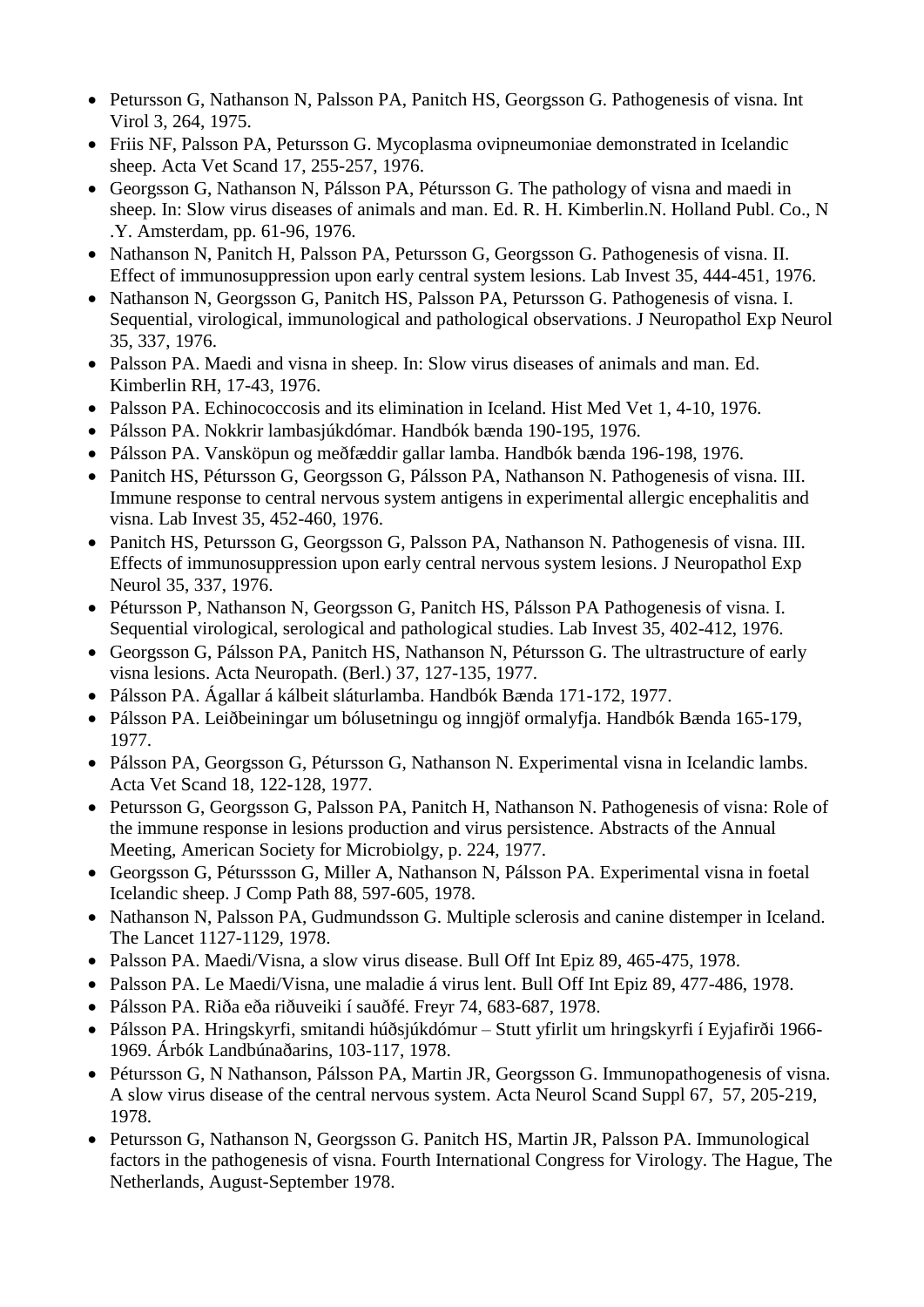- Van Bogaert L, Dewulf A, Palsson PA. Rida in sheep. Pathological and clinical aspects. Acta Neuropath 41, 201-206, 1978.
- Georgsson G, Martin JR, Pálsson PA, Nathanson N, Benediktsdóttir E, Pétursson G. An ultrastructural study of the cerebrospinal fluid in visna. Acta Neuropath (Berlin) 48, 39-43, 1979.
- Georgsson G, Martin JR, Palsson PA, Nathansson N, Benediktsdottir E, Petursson G. The ultrastructure of CSF sediment in visna. XIX. Scand. Congress of Pathology and Microbiology, 380, 1979.
- Nathanson N, Petursson G, Georgsson G, Palsson PA, Martin J, Miller A. Pathogenesis of visna. IV. Spinal fluid studies. Journal of Neuropathology and Experimental Neurology 38, 197-208, 1979.
- Palsson PA. Rida (scrapie) in Iceland and its epidemiology. In: Slow Transmissible Diseases of the Nervous System: Volume I, Academic Press, Inc. Pp. 357-366, 1979.
- Pálsson PA. Nokkrir kvillar í hrossum. Hesturinn minn 85-123, 1979.
- Pálsson PA. Riðuveiki eða riða í sauðfé. Handbók bænda 223-228, 1979.
- Pálsson PA. Helstu einkenni riðuveiki í sauðfé. Fjölrit 2 bls. 1979.
- Pétursson G, Martin JR, Georgsson G, Nathanson N, Pálsson PA. Visna, the biology of the agent and the disease. In: Aspects of slow and persistent virus infections. Ed. D. J. A. Tyrrell. Vol. 2 of New perspectives in clinical microbiology. Series ed. W. Brumfit. Martinus Nijhoff Publ., The Hague, Boston, London, 1979 pp. 165-197.
- Georgsson G, Nathanson N, Pétursson G, Martin JR, Pálsson PA. The immunopathogenesis of visna. In: Animal models of neurological diseases. Eds. F. Clifford Rose, P. O. Behan. Progress in neurology series. Pitman Medical Ltd, pp. 378- 389, 1980.
- Guðnadóttir M, Pálsson PA. Experimental visna infection of Icelandic sheep. Acta Neurol Scand 78, 62, 30, 1980.
- Nathanson N, Pétursson P, Georgsson G, Martin JR, Pálsson PA. Pathogenesis of visna, a slow virus infection of sheep. In: Search for the cause of multiple sclerosis and other chronic diseases of the central nervous system. First international symposium of the Hertie Foundation in Frankfurt / Main. Ed. A. Boese. pp. 184-188. Verlag Chemie, Weinheim, Deerfield Beach, Florida, Basel, 1980.
- Palsson PA. Húsdýr og varasöm lyf. Freyr 76, 95-97, 1980.
- $\bullet$  Palsson PA. "Nýr" sjúkdómur í hundum. Freyr 76, 172-173, 1980.
- Palsson PA. Hundaæði eða bitæði (rabies). Freyr 76, 344-350, 1980.
- Palsson PA, Georgsson G, Petursson G. Flurosis in farm animals in Iceland related to volcanic eruptions. In: Geomedical Aspects in Present and Future Research. Ed. J. Låg. Oslo, pp 123-132, 1980.
- Pálsson PA. Um notkun stóðhesta. Hesturinn okkar 21, 1, 33-34, 1980.
- Pálsson PA. Frá Eystri Pollum að Ábæ. Hesturinn okkar 21, 71-77, 1980.
- Pálsson PA. Íslensk hross og erlendir smitsjúkdómar. Hesturinn okkar 21, 3, 116-120, 1980.
- Pálsson PA. Spurðu dýralækninn. Þættir um kvilla og sjúkdóma í hrossum. Fastir þættir: Hesturinn okkar 1974-1980.
- Pálsson PA. Rida (Scrapie) in Icelandic sheep and its epidemiology. Acta Neurol Scand Suppl 78, 62, 25, 1980.
- Georgsson G, Petursson G, Palsson PA. Flúoreitrun í búfé. Freyr 77, 864-868, 1981.
- Georgsson G, Petursson G, Palsson PA. Flúoreitrun í búfé. Ráðunautafundur 178-187, 1981.
- Nathanson N, Martin JR, Georgsson G, P. Palsson PA, Lutley RE, Pétursson G. The effect of post-infection immunization on the severity of experimental visna. J Comp Path 91, 185-191, 1981.
- Pálsson PA. Sheep production and scrapie (rida) in Iceland. In booklet: Scrapie Consultative Meeting, Feb 24-25, Department of Agriculture, Ottawa, Ontario, pp. 39-54, 1981.
- Pálsson PA. Ferðalög á hestum. Hesturinn Okkar 22, 2, 60-65, 1981.
- Pálsson PA. Hvers vegna naga hross tré? Hesturinn Okkar 22, 3, 111, 1981.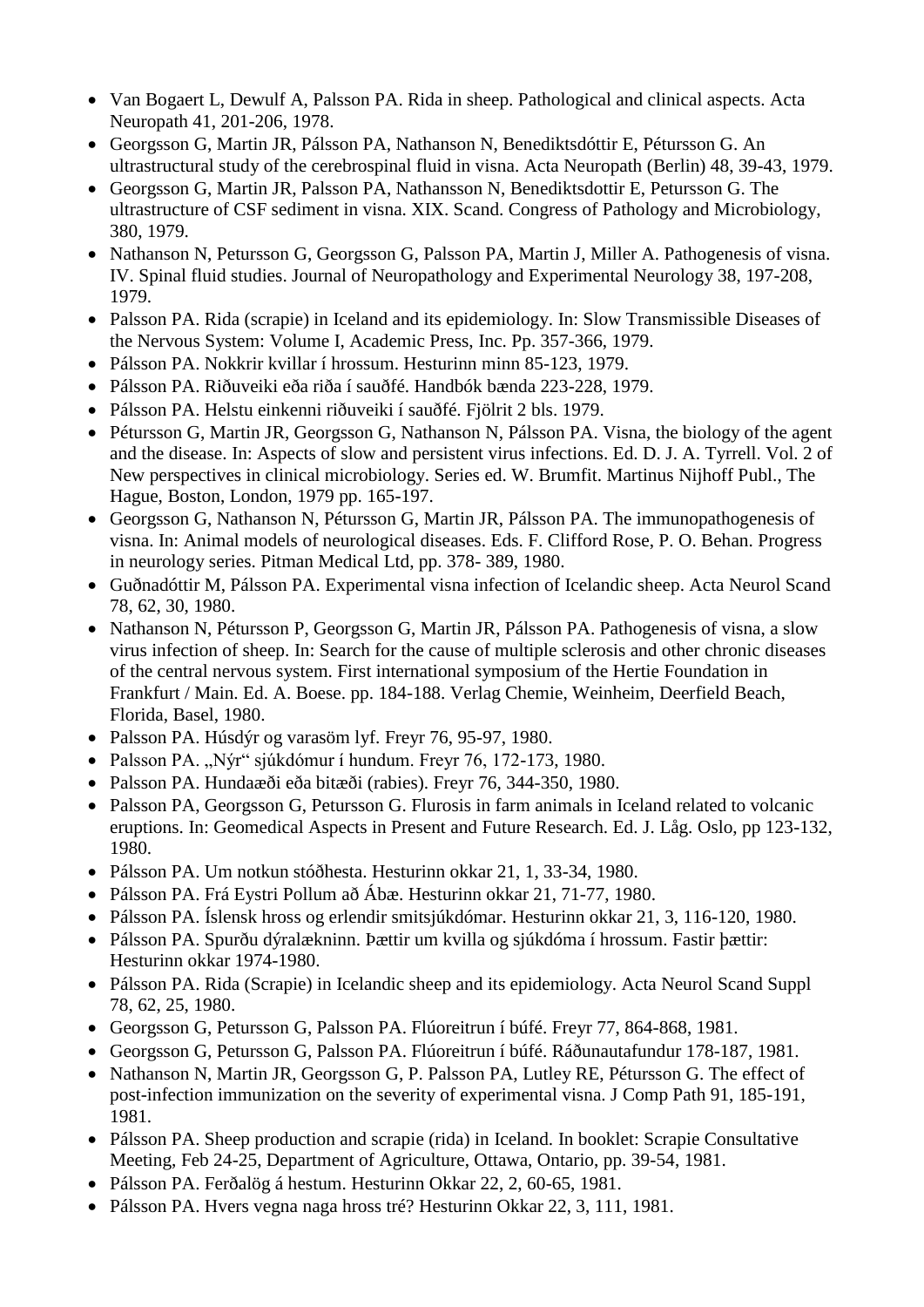- Pálsson PA. Leiðbeiningar um bólusetningu og inngjöf ormalyfja. Handbók Bænda 356-360, 1981.
- Georgsson G, Martin JR, Klein J, Pálsson PA, Nathanson N, Pétursson G. Primary demyelination in visna. An ultrastructural study of Icelandic sheep with clinical signs following experimental infection. Acta Neuropath. (Berlin) 57, 171-178, 1982.
- Martin JR, Goudswaard J, Pálsson PA, Georgsson G, Pétursson G, Klein J, Nathanson N. Cerebrospinal fluid immunoglobulins in sheep with visna, a slow virus infection of the central nervous system. J Neuroimmunol 3, 139-148, 1982.
- Palsson PA. Maedi/visna of sheep in Iceland. Introduction, clinical features control measures and eradication. Proceedings from: EEC Workshop on Slow Virus Diseases on Sheep and Goats. July 1982.
- Pálsson PA. Sláturhús og slátrun. Freyr 78, 20, 840-845, 1982. (áður prentað í Ráðunautafundur 1982).
- Pálsson PA. Klakahross, kaplaskjól og krossgarðar. Hesturinn okkar 23, 1, 30-35, 1982.
- Pálsson PA. Um vönun á hestum. Hesturinn okkar 23, 2, 65-67, 1982.
- Palsson PA. Í ritstjórn Acta Veterinaria Scandinavica. 1982.
- Pétursson G, Pálsson PA. Ísland er eina landið í heiminum þar sem mæðiveikin hefur verið útrýmt. Viðtal við GP og PAP um Tilraunastöðina á Keldum og starfsemi hennar. Freyr 22, 920- 928, 1982.
- Gunnarsson E, Pálsson PA, Sigurðarson S. The control of paratuberculosis in sheep in Iceland by vaccination. Agriculture. Workskhop in the CEC programme of Coordination of Research on Animal Pathology. Eds. J.B. Jörgensen and O. Alund. 123-130, Copenhagen 22-23 November, 1983.
- Lutley R, Pétursson G, Pálsson PA, Georgsson G, Klein J, Nathanson N. Antigenic drift in visna. Virus variation during long-term infection of Icelandic sheep. J Gen Virol 64, 1433-1440, 1983.
- Nathanson N, Georgsson G, Lutley RE, Pálsson PA, Pétursson G. Pathogenesis of visna in Icelandic sheep. In: Viruses and demyelinating diseases. Ed. C. A. Mims. Academic Press, London, pp. 111-124, 1983.
- Palsson PA. Hydatidosis in Iceland How it was eradicated. Proceedings from Symposium 121-131, 1983.
- Pálsson PA. Skæður smitsjúkdómur: Smitandi lifrarbólga í hundum og heilabólga í refum. Freyr 79, 819-820, 1983.
- Gunnarsson E, Palsson PA, Sigurdarson S. The control of paratuberculosis in sheep in Iceland by vaccination. In: Paratuberculosis diagnostic methods, their practical application and experience with vaccination commission of the Europenan Communities, pp, 123-136, 1984.
- Palsson PA. Hydatidosis on Iceland, how it was eradicated in agriculture, some important parasitic infections in bouvries considered from economic and sacial (zoonosis) points of view. Office or Official Publications of the European Communities 121-131, 1984.
- Pétursson G, Pálsson PA, Georgsson G. Um eituráhrif af völdum Skaftárelda ( *Toxic effects of the Lakagígir volcanic eruption* ). In: Skaftáreldar 1783 - 1784. Ritgerðir og heimildir. pp. 81-97. Mál og menning, Reykjavík, 1984.
- Georgsson G, Pétursson G, Pálsson PA. Afmýlandi veirusýkingar og heila og mænusigg. (Demyelinating viral infections and M.S.) Læknaneminn (Journal of medical students) 38 og 39, 33-48, 1985 og 1986.
- Klein JR, Martin J, Griffing S, Nathanson N, Gorham J, Shen DT, Pétursson G, Georgsson G, Pálsson PA, Lutley R. Precipitating antibodies in experimental visna and natural progressive pneumonia of sheep. Res Vet Sci 38, 129-133, 1985.
- Lutley RE, Pétursson G**,** Georgsson G, Palsson PA, Nathanson N. Strains of visna with increased neurovirulence. In: Slow viruses in sheep, goats and cattle. Eds. J. M. Sharp, R. Hoff - Jørgensen.pp. 45-49. Commision of the European Communities. Brussels, Luxembourg, 1985.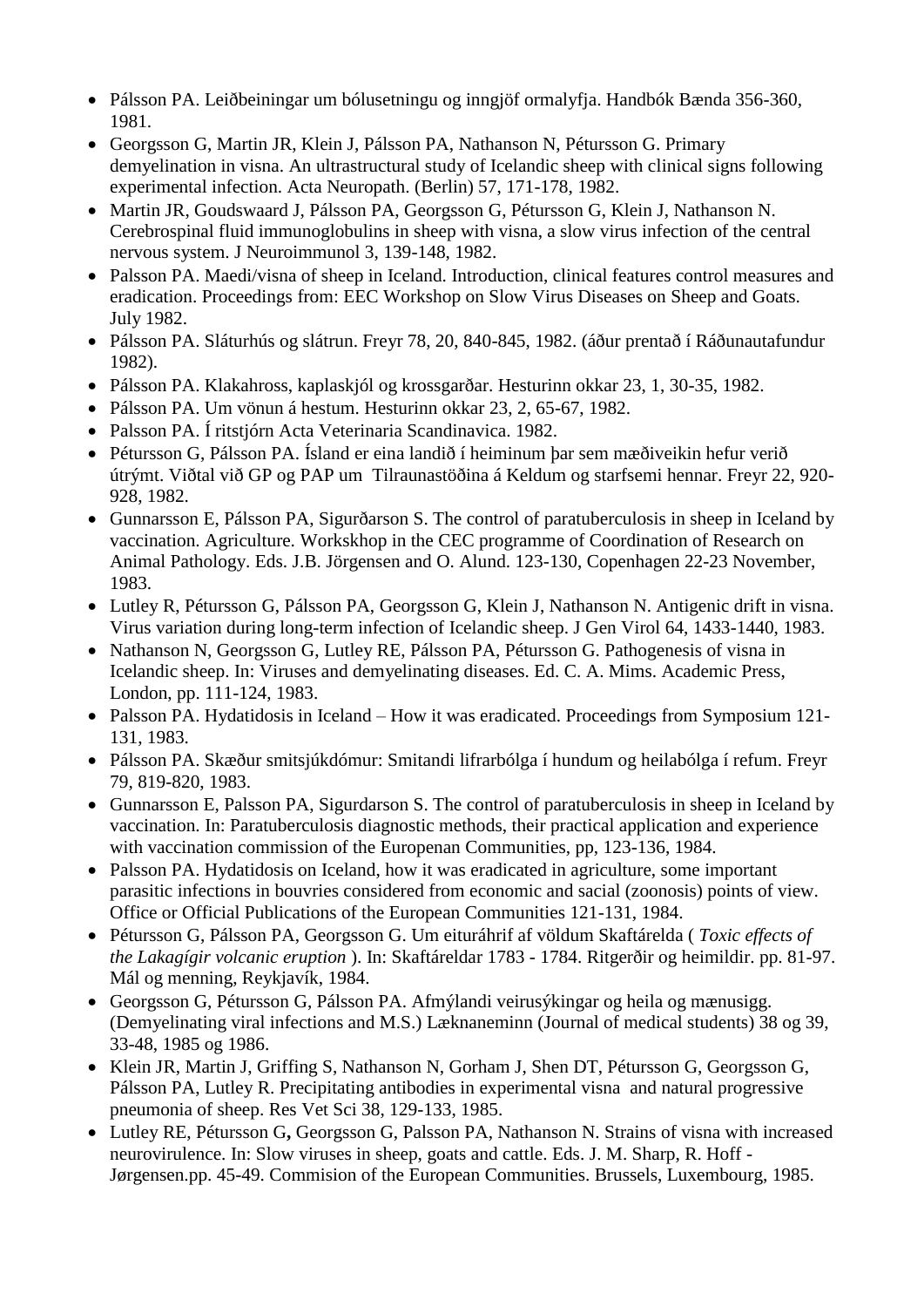- Nathanson N, Georgsson G, Pálsson PA, Najjar JA, Lutley R, Pétursson G. Experimental visna in Icelandic sheep: The prototype lentiviral infection. Rev Infect Dis 7, 75-82, 1985.
- Pálsson PA. Um dýralyf. Handbók bænda 389-391, 1985.
- Pálsson PA. Um lyfjaleyfar í mjólk. Handbók bænda 395-396, 1985.
- Pétursson G**,** Georgsson G, Lutley RE, Palsson PA, Nathanson N. Antigenic variation of visna virus in relation to virus persistence and disease progression. In: Slow viruses in sheep, goats and cattle. Eds. J. M. Sharp, R. Hoff - Jørgensen.pp. 21-25. Commision of the European Communities. Brussels, Luxembourg, 1985.
- Stowring L, Haase AT, Pétursson G, Georgsson G, Pálsson P, Lutley R, Roos R, Szuchet S. Detection of visna virus antigens and RNA in glial cells in foci of demyelination. Virology 141, 311-318, 1985.
- Georgsson G, Pétursson G, Pálsson PA. Afmýlandi veirusýkingar og heila og mænusigg. (Demyelinating viral infections and M.S.) Læknaneminn (Journal of medical students) 38 og 39, 33-48, 1985 og 1986.
- Georgsson G, Houwers DJ, Stefansson K, Palsson PA, Petursson G. Immunocytochemical detection of infected cells in the CNS in visna and AIDS. Proceedings Xth International Congress of Neuropathology,Stockholm, 341, 1986.
- Georgsson G, Houwers DJ, Stefansson K, Palsson PA, Petursson G. Immunocytochemical detection of cells in the brain of a patient with acquired immune deficiency syndrome (AIDS) with a monoclonal antibody to visna virus. Acta Neurpathol (Berl.), 73, 406-408, 1986.
- Palsson PA. Erfaringer i Island vedrörende indförsel af dyr. Proc XVth Nord Veterinärkongr Stockholm 189-192, 1986.
- Palsson PA. Ecchinococcosis Hydatidosis i Island og sygdommens bekæmpelse. Proc XVth Nord Veterinärkongr Stockholm 415-418, 1986.
- Pétursson G, Georgsson G, Pálsson PA. Langsomme virusinfektioner og AIDS (*Slow virus infections and AIDS*). Nord. Med. 101, 160-161 and 165, 1986.
- Georgsson G, Houwers DJ, Stefansson K, Palsson PA, Petursson G. Immunohistochemical staining of cells in the brain of a patient with acquired immune deficiency syndrome (AIDS) with a monoclonal antibody to visna virus. Acta Neuropathol 73, 406-408, 1987.
- Georgsson G, Nathanson N, Palsson PA, Petursson G. La Visna, prototipo delle infezioni virali lenti. Summa 4, 5-13, 1987.
- Georgsson G, Palsson PA, Petursson PA. A multidisciplinary approach to myelin disease. G. Serlupi Crescenzi, ed., Plenum Publishing Corporation, p. 303-318, 1987.
- Georgsson G, Houwers DJ, Pálsson PA, Pétursson P. Expression of viral antigens in the central nervous system of visna-infected sheep: An immunohistochemical study on experimental visna induced by virus strains of increased neurovirulence. Acta Neuropath (Berlin) 77, 299-306, 1989.
- Georgsson G, Pálsson PA, Pétursson G**.** Visna and the central nervous system. Acta Neurol Scand 81, 284, 1989.
- Pálsson P. Sigur yfir sullaveiki? Læknablaðið 75, 403-404, 1989.
- Pálsson P. Eftirlit og reglur um búfjárafurðir til verndunar neytendum. Rit Ráðunautafundar 206- 207, 1989.
- Palsson PA. Etiske aspekter i husdyrproduktionen: et tilbakeblik. Í: Etiske aspekter i husdyrproduktionen: NKVet 5. Symposium 12 -31 (eða 13-21), 1989.
- Pétursson G, Pálsson PA, Georgsson G. Maedi-visna in sheep. Host-virus interactions and utilization as a model. Intervirology 30, 36-44, 1989.
- Pétursson G, Pálsson PA, Georgsson G. Maedi visna as a model for HIV infection. In: AIDS 89 - 90. News and views on research and control. Ed. G. de Thé. pp. 175-178. McGraw Hill, Paris, 1989.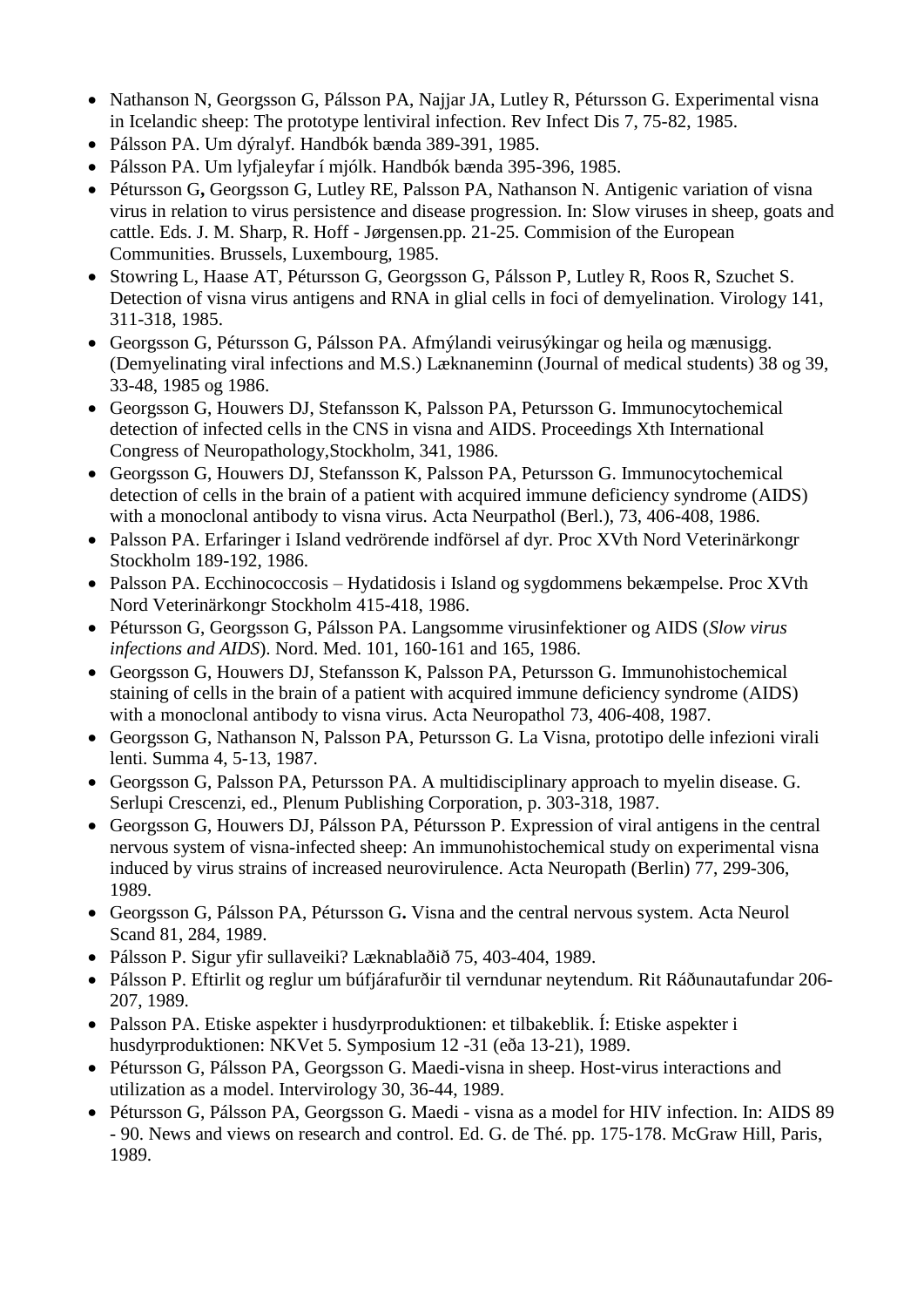- Andrésdóttir V, Andrésson OS, Benediktsdóttir E, Georgsson G, Högnadóttir S, Lutley RE, Pálsson PA, Pétursson G, Rafnar B, Torsteinsdóttir S.Studies on maedi - visna virus. NOMBA bulletin no. 1, 20, 1990.
- Georgsson G, Andrésdóttir V, Pálsson PA, Pétursson G. Nokkrir sambærilegir þættir í visnu og eyðni (Some comparative aspects of visna and AIDS ). Læknablaðið 76, 377-384, 1990.
- Georgsson G, Pálsson PA, Pétursson G. Some comparative aspects of Visna and Aids. In Modern Pathology of AIDS and other retroviral infections, eds. Racz P., Haase A.T., Gluckman J.C., pp 82-98. S. Karger, Basel 1990.
- Georgsson G, Pálsson PA, Pétursson P. Neuropathology and pathogenetic mechanisms of the central nervous system lesions in visna, an ovine lentiviral infection. XI. International Congress of Neuropathology, Kyoto, 1990. Proceedings, pp 199-204.
- Palsson PA. Maedi visna. History and Clinical Description. In: Maedi visna and related diseases. Eds. Gudmundur Pétursson, R. Hoff - Jørgensen. In the series Developments in veterinary virology. Series ed. Y. Becker. pp. 3-17. Kluwer Academic Publ., Boston, Dordrecht, London, 1990.
- Palsson PA. Moderne husdyrhold Produksjondyr / Fisk I relasjon til etikk / Dyrevern. Etiske aspekter i husdyrproduktionen – Et tilbageblik. Proc XVI Nord Veterinærkongr 2, 27-32, 1990.
- Pálsson PA. Berklaveiki í húsdýrum á Íslandi. Búnaðarrit 103, 207-224, 1990.
- Pétursson G, Georgsson G, Pálsson PA. Maedi Visna Virus. In Virus Infections of Vertebrates Vol 3: Virus infection of ruminants. Eds. Z. Dinter and B. Morein, pp. 431- 440. Elsevier Science Publishers B.V. Amsterdam, 1990.
- Georgsson G, Pálsson PA, Pétursson P. Neuropathology and pathogenetic mechanisms of the central nervous system lesions in visna, an ovine lentiviral infection. Proceedings of the XIth International Congress of Neuropathology "Neuropathology" Suppl 4, June 1990, pp 199-204.
- Georgsson G, Andrésdóttir V, Pétursson G, Pálsson PA. Retroviral infections of the central nervous system: determinants of neurotropism and neurovirulence. In: Acessory cells in HIV and other retroviral infections, eds. Racz P., Dijkstra C.D., Gluckman J.C., pp.184-199. Karger, Basel 1991.
- Georgsson G, Andrésdóttir V, Pálsson PA, Pétursson G. Visna og AIDS. Nogle komparative aspekter (Visna and AIDS. Various comparative aspects). Nord Med 106, 112-115, 1991.
- Georgsson G, Andrésdóttir V, Pálsson PA, Pétursson G. Zur Frage des Neurotropismus und Neurovirulene bei Infection mit Visna virus. Zentralbl Pathol 137, 183, 1991.
- Georgsson G, Andrésdóttir V, Pálsson PA, Pétursson G. On the question of neurotropism and neurovirulence in infection with visna virus. Clin Neuropath 10, 32-33, 1991.
- Landby RB, Lambertsen RH, Palsson PA, Krook L, Nevius A, Eckerlin R. Fluoride in the bone and diet of fin whales, Balaenoptera-physalus. Mar Env Res 31, 241-247, 1991.
- Pálsson PA. Riða eða riðuveiki í sauðfé Útbreiðsla, viðnáms- og varnaraðgerðir. Búnaðarrit 104, 200-220, 1991.
- Pétursson G, Andrésdóttir V, Andrésson OS, Torsteinsdóttir S, Georgsson G, Pálsson PA. Human and ovine lentiviral infections compared. Comp Immunol Microbiol Infect Dis. 14, 277- 287, 1991.
- Andrésson OS, Gonda MA, Pálsson PA, Pétursson G, Georgsson G. The host response to experimental infection with an infectious molecular clone. Clin Neuropathol 11, 167, 1992.
- Georgsson G, Torsteinsdóttir S, Gísladóttir E, Rafnar B, Pálsson PA, Pétursson G. Die zelluläre immunreaktion spielt eine rolle für die entwicklung von Läsionen des zentralnervensystems in visna. Zentralbl Pathol 1992.
- Georgsson G, Torsteinsdóttir S, Gísladóttir E, Rafnar B, Pálsson PA, Pétursson G. The cellular immune response plays a role in the evolution of central nervous system lesions in visna. Clin Neuropathol 11, 261, 1992.
- Palsson PA. Brautryðjandinn Magnús Einarsson, dýralæknir. Búnaðaritið 105, 7-18, 1992.
- Palsson PA. Hringskyrfi í nautgripum í Vestur-Eyjafjallahreppi. Búnaðaritið 105, 220-228, 1992.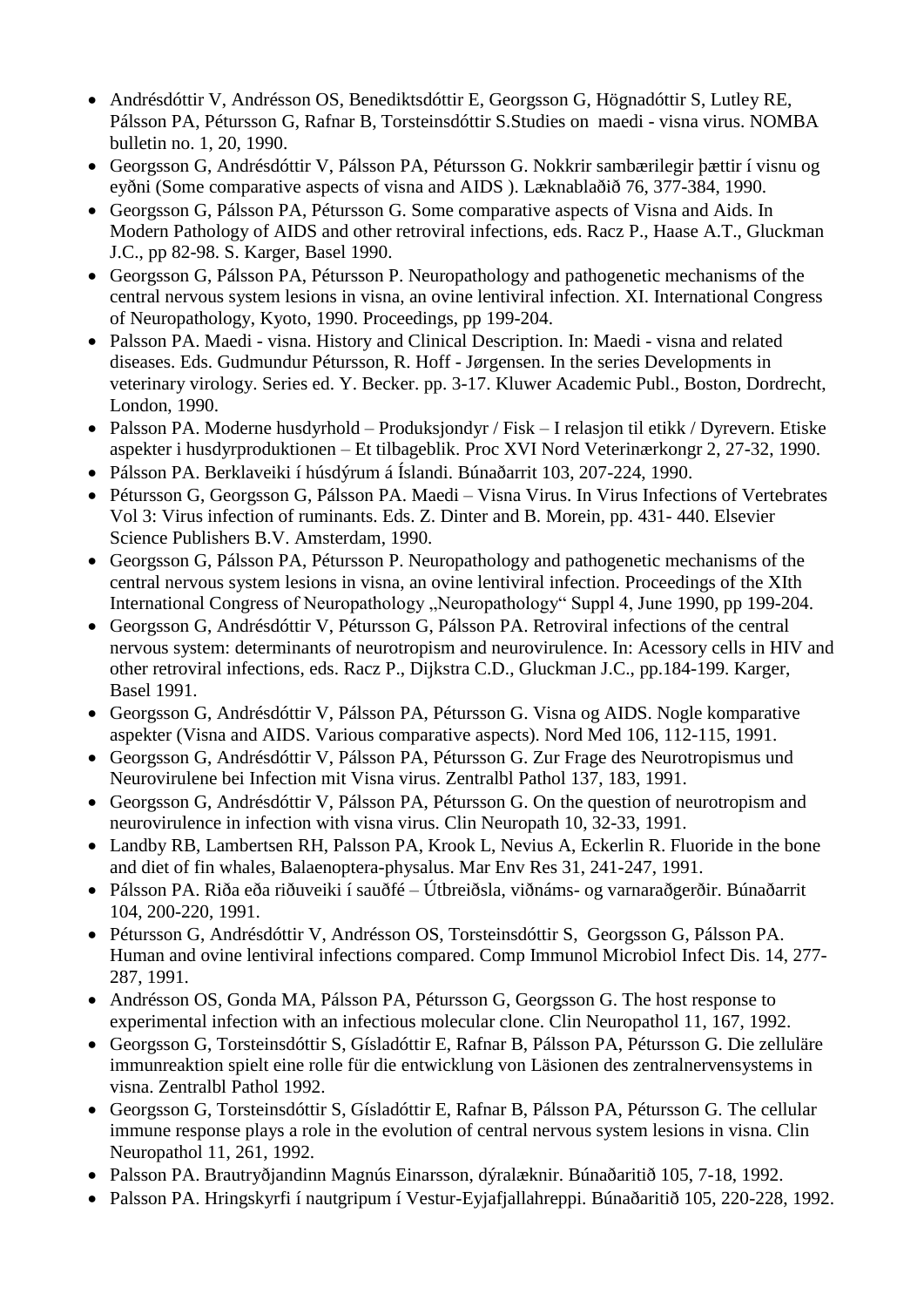- Petursson G, Andresdottir V, Andresson OS, Georgsson G, Palsson PA, Rafnar B. Torsteinsdottir S. Lentivirus disease of sheep and goats: Maedi-visna and caprine arthritisencephalitis. In: Progress in sheep and goat research. Ed. Speedy AW. Pp. 107-128, CAB International, Wallingford UK, 1992.
- Torsteinsdottir S, Georgsson G, Gisladottir E, Rafnar B, Palsson PA, Petursson G. Pathogenesis of central-nervous-system lesions in visna-cell-mediated-immunity and lymphocyte subsets in blood, brain and cerebrospinal-fluid. J Neuroimmunol 411, 149-158, 1992.
- Andresson OS, Elser JE, Tobin GJ, Greenwood JD, Gonda MA, Georgsson G, Andresdottir V, Benediksdottir E, Carlsdottir HM, Mentyla EO, Rafnar B, Palsson PA Casey JW, Petursson G. Nucleotide-sequence and biological properties of a pathogenic proviral molecular clone of neurovirulent visna virus. Virology 193, 89-105, 1993.
- Georgsson G, Þorsteinsdóttir S, Pétursson G, Pálsson PA, Andrésson OS. Role of the immune response in visna, a lentiviral central nervous system disease of sheep. Í: Animal Models of HIV and other Retroviral Infections (eds. Racz P, Letvin NL, Gluckman JC), Karger, Basel 183-189, 1993.
- Palsson PA. Ormalyf og ormaveiki í sauðfé. Freyr 89, 872-875, 1993.
- Palsson PA. Búfjársjúkdómar, innflutningur dýra og búfjárafurða. Fylgiskjal I með frumvarpi til laga um dýrasjúkdóma og varnir gegn þeim, bls. 19-23, 1993.
- Agnarsdottir G, Torsteinsdottir S, Georgsson G, Benediktsdottir E, Gunnarsson E, Palsson PA, Petursson G. The effect of cyclosporin A on visna infection in sheep. Ann NY Acad Sci 724, 162-165, 1994.
- Andresson OS, Elser JE, Georgsson G, Tobin GJ, Greenwood JD, Gonda MA, Andresdottir V, Palsson PA, Petursson G. Pathogenic proviral molecular clone of neurovirulent visna virus. Ann NY Acad Sci 724, 133-139, 1994.
- Palsson PA. Baráttan við bráðapestina. Búnaðarritið 107, 121-141, 1994.
- Palsson PA. Margt leynist í vömbinni. Freyr 90, 31-32, 1994.
- Palsson PA. Kjötkaup frá Nýja-Sjálandi. Freyr 90, 780, 1994.
- Palsson PA. Nautariða (B.S.E.) finnst í Kanada og Portúgal. Freyr 90, 400, 1994.
- Palsson PA. Bovine somatotropin (r(BST) Lyf, sem eykur nyt í kúm. Freyr 90, 292-295, 1994.
- Palsson PA. Dr. Björn Sigurðsson (1913-1959). A Memorial Tribute. Ann NY Acad Sci 724, 1- 5, 1994.
- Palsson PA. Meðferð manna á dýrum lýsir siðferðisþroska viðkomandi samfélags. Hesturinn okkar 35, 6-8, 1994.
- Palsson PA. Nú ríða Íslendingar "sneyptir". Hesturinn okkar 35, 36-37, 1994.
- Palsson PA. Um "íslenska" hundinn og ræktun hans. Greinargerð til landbúnaðaráðuneytisins 1994.
- Torsteinsdottir S, Georgsson G, Gisladottir E, Rafnar B, Palsson PA, Petursson G. Pathogenesis of central nervous system lesions in visna cell-mediated immunity and lymphocyte subsets in blood, brain and cerebrospinal fluid. Ann NY Acad Sci 724, 159-161, 1994.
- Pálsson PA. Flúormengun og álver. Búnaðarritið 108, 245-257, 1995.
- Pálsson PA. Hestum má aldrei ofbjóða. Hesturinn okkar 36, 18-22, 1995.
- Georgsson G, Sigurdarson S, Gudmundsson G, Palsson PA, Valdimarsson EM. Epidemiology of Creutzfeldt-Jakob disease and scrapie of sheep in Iceland. Neuropath Appl Neurobiol 22, Suppl 1, P88A, 1996.
- Pálsson PA. Miltisbruni (miltisbrandur) á Íslandi. Bók Davíðs, Háskólaútgáfan, Háskóli Íslands. Reykjavík 545-558, 1996.
- Pálsson PA. Lúsug hross og hrossalýs. Hesturinn okkar 1. tbl., 37. árg. 12-13, 1996.
- Pálsson PA. Hankanir hrossa. Hesturinn okkar 2. tbl., 37. árg. 34-35, 1996.
- Pálsson PA. Vatnahestar. Hesturinn okkar 5. tbl., 37. árg. 18-21, 1996.
- Pálsson PA. Um sund og sundafrek hrossa. Hesturinn okkar 6. tbl., 37. árg. 32-33, 1996.
- Pálsson PA. Íslenski fjárhundurinn frá landnámi til okkar daga. Sámur 3. tbl., 19. árg. 5-9, 1996.